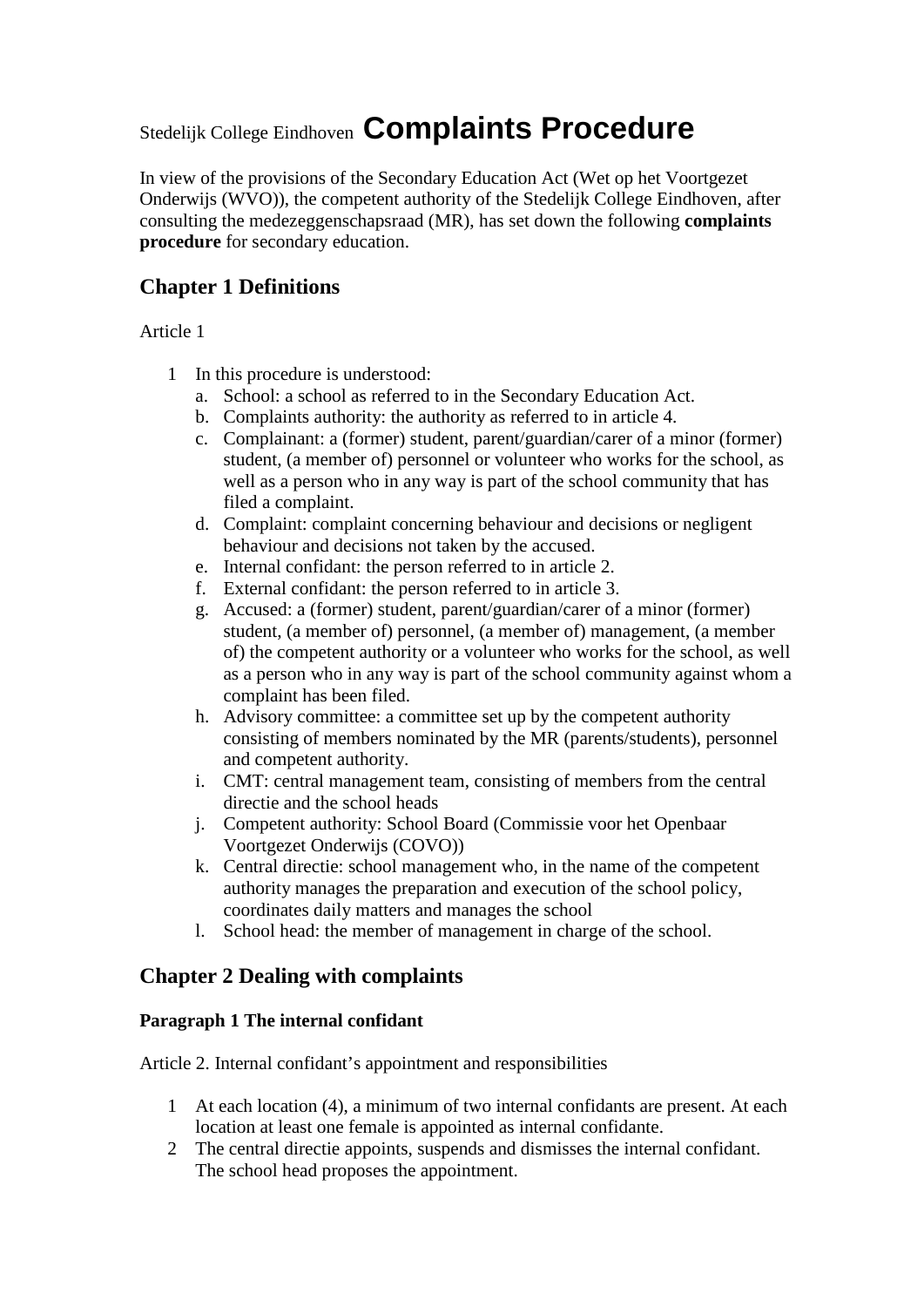- 3 The internal confidant is the first to receive a complaint, offers help and advice, provides information concerning the procedures to be followed and the consequences of these, and investigates whether a simple solution can be found through mediation. If this is not possible, the internal confidant passes the case on to the external confidant. In cases where the complaint concerns sexual harassment, the matter is in principle immediately passed to the external confidant.
- 4 The internal confidant ensures that the complaint filed does not lead to repercussions for the complainant. The same applies to the accused for as long as the complaint is unproven. Finally, the confidant ensures that the complaint process is *dealt with in a proper manner*.
- 5 The internal confidant refers the complainant, if and in so far as is necessary or desirable, to other specialist care authorities.
- 6 The internal confidant will carry out his/her duties with the utmost care. The internal confidant undertakes to keep all information confidential. This confidentiality also continues after termination of the appointment as confidant.
- 7 If the internal confidant is provided only with indications of a complaint, that don't develop into a firm complaint, the confidant may inform the complaints authority or the competent authority.
- 8 Each year the internal confidant provides a written report of his/her activities to the competent authority.

## **Paragraph 2 The external confidant**

Article 3. The external confidant's appointment and responsibilities

- 1 The competent authority has at least one external confidant as the contact person for complaints.
- 2 The competent authority appoints, suspends and dismisses the external confidant.

The advisory committee proposes the appointment.

- 3 The external confidant investigates whether a simple solution can be found through mediation. The external confidant investigates whether there is cause for a complaint to be filed with the competent authority or complaints authority. The confidant guides the complainant, if required, in the further procedure and, if required, provides assistance in reporting to the police or judicial authorities. At the same time the external confidant ensures that the complaint filed does not lead to repercussions for the complainant. The same applies to the accused for so long as the complaint is unproven. Finally, the confidant ensures that the complaint process is *dealt with in a proper manner*.
- 4 The external confidant refers the complainant, if and in so far as is necessary or desirable, to other specialist care authorities.
- 5 The external confidant will carry out his/her duties with the utmost care. The external confidant undertakes to keep all information confidential. This confidentiality also continues upon termination of the appointment as confidant.
- 6 If the external confidant is provided only with indications of a complaint, that don't develop into a firm complaint, the confidant may inform the complaints authority or the competent authority.
- 7 Each year the external confidant provides a written report of his/her activities to the competent authority.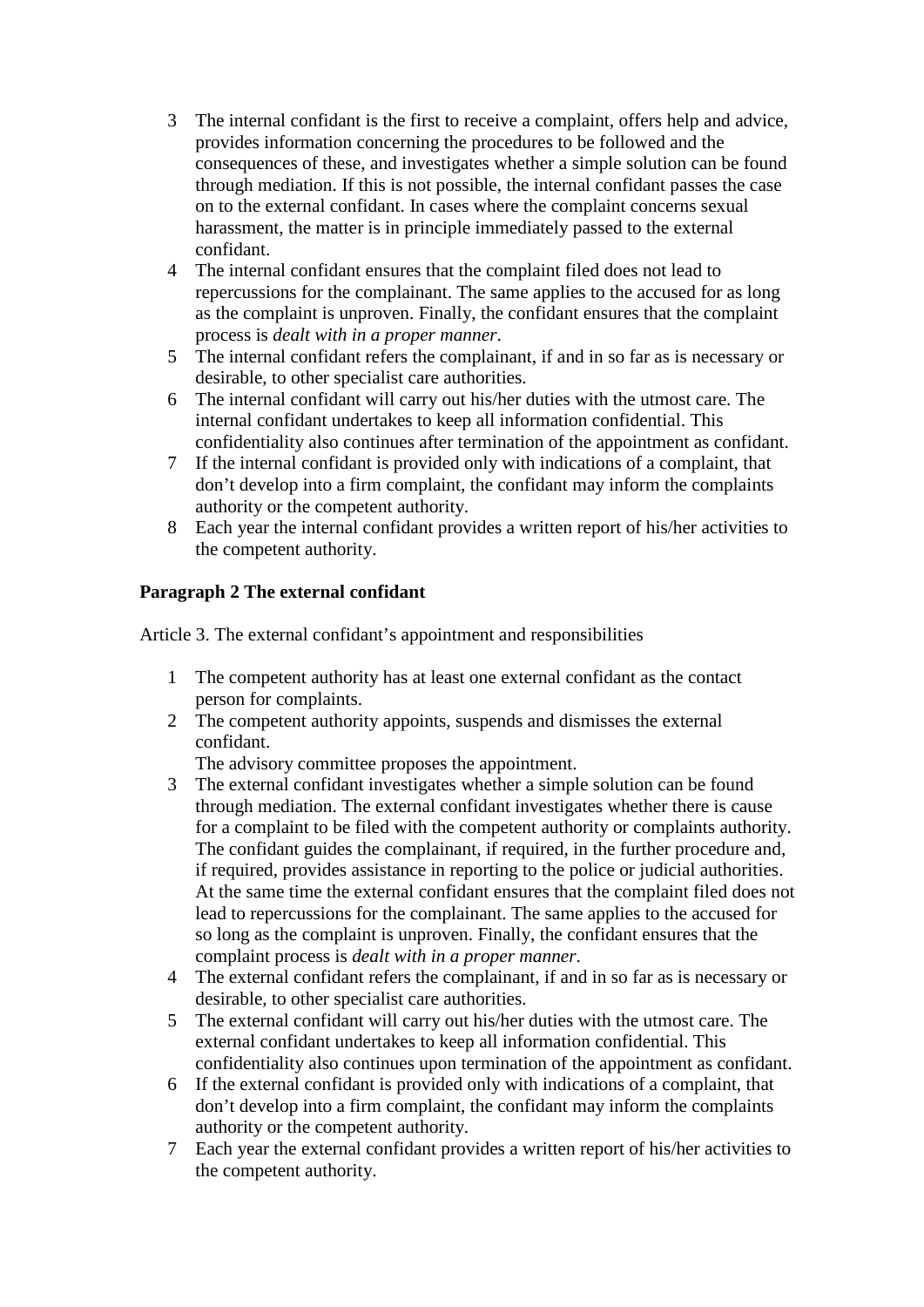## **Paragraph 3 The complaints authority**

Article 4 Organisation and responsibilities of the complaints authority

- 1 The competent authority with the agreement of the MR is affiliated with the national complaints authority for public and general education.
- 2 The provisions for the national complaints authority's establishment, composition and responsibilities are included in the national complaints authority for public and general education regulations. These regulations form an integral part of this complaints procedure and are included as an appendix with this complaints procedure.

## **Paragraph 5 The competent authority's decision-making process**

Article 5 Decision on advice

- 1 Within four weeks of receiving the advice from the complaints authority, in conjunction with article 24b paragraph 7 of the Secondary Education Act, the competent authority will inform the complainant, the accused, the school head of the department concerned, the internal confidant, the external confidant and the complaints authority in writing stating whether it considers the complaint justified and whether it will take any measures according to the *advice* and if so which. Enclosed with this notification is the advice from the complaints authority and the report of the hearing, unless there are reasons against this.
- 2 This period may be extended by a maximum of 4 weeks. The competent authority will inform the complainant, the accused, the school head of the department concerned and the external confidant of the reasons for this extension.
- 3 The accused will be given the opportunity to put forward a defence verbally and/or in writing to the competent authority before the decision referred to in the first paragraph is taken.

# **Chapter 3 Final stipulations**

Article 6 Public access

- 1 The competent authority will make the procedure available for inspection at every location.
- 2 The competent authority will inform all those concerned of the procedure.

#### Article 7 Evaluation

The competent authority, the internal confidant(s), the external confidant(s), the CMT and the MR will evaluate the procedure within four years of it coming into effect.

Article 8 Alterations to the procedure